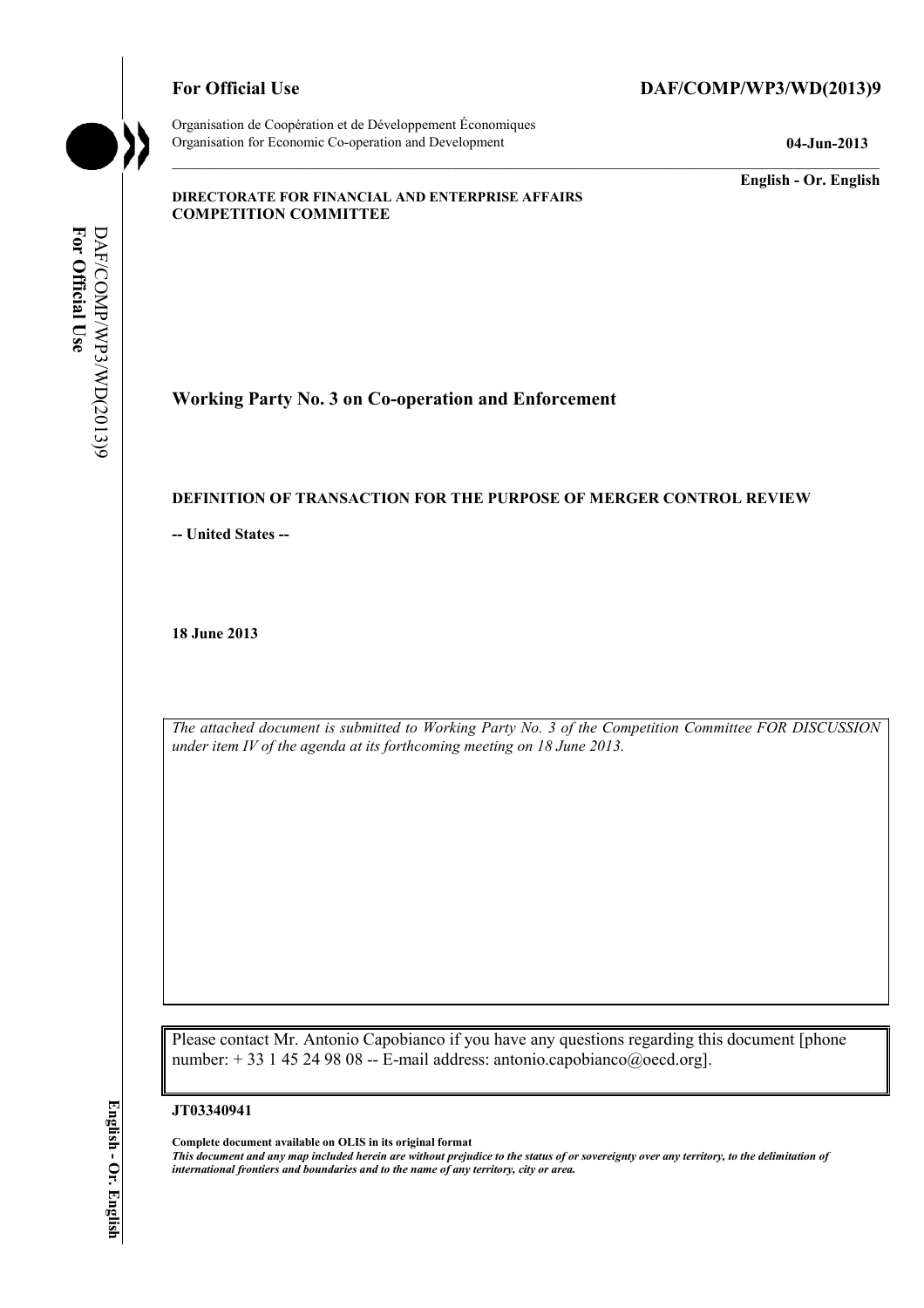## DAF/COMP/WP3/WD(2013)9

## **1. Introduction**

(as adjusted<sup>1</sup>) in assets or voting securities of the acquired person.<sup>2</sup> In addition, if the acquisition is valued 1. The Hart-Scott-Rodino ("HSR") Act, 15 U.S.C. §18a, requires that parties to certain mergers or acquisitions notify the Federal Trade Commission and the Department of Justice (collectively, "the Agencies") before consummating the proposed acquisition. In general, the HSR Act requires premerger notification for acquisitions of "voting securities" or "assets" that meet a certain size of transaction threshold – that is, if, as a result of the acquisition, the acquiring person will hold in excess of \$50 million between \$50 million (as adjusted) and \$200 million (as adjusted), a "size of person" test must also be met under which one party has sales or assets of \$100 million (as adjusted) or more and another party has sales or assets of \$10 million (as adjusted) or more.<sup>3</sup> Thus, coverage of a transaction under the  $\overline{U}$ .S. premerger notification system does not depend on whether control or material influence is obtained.

2. Although the U.S. premerger notification system subjects most mergers of significant size to premerger competitive review, a transaction does not have to be subject to such review for the Agencies to be able to challenge it under the antitrust laws. Under Section 7 of the Clayton Act,<sup>4</sup> the Agencies can challenge almost any acquisition of stock or assets, without regard to whether the acquisition requires premerger notification under the HSR Act, and such challenges can be brought either before or after a transaction is consummated. Indeed, the Agencies have investigated and challenged a number of transactions that were not reportable under the HSR Act.<sup>5</sup>

# **2. Responses to Suggested Issues and Questions for Consideration**

## *2.1 Acquisitions of Shares*

3. As noted above, for acquisitions of voting securities, premerger reporting requirements do not hinge on whether "control" or "material influence" of the issuer is obtained. Acquisitions of minority interests may be reportable if they result in an acquiring person holding greater than \$50 million (as adjusted) in voting securities of an issuer. The HSR Act and Rules do, however, exempt acquisitions that result in holding 10 percent or less of an issuer's voting securities if made solely for the purpose of investment.<sup>6</sup> Under the authority that the HSR Act grants the Agencies to promulgate rules, including to

- <sup>2</sup> 15 U.S.C.  $\S 18a(a)(2)(B)(i)$ .
- <sup>3</sup> 15 U.S.C.  $\frac{$18a(a)(2)(B)(ii)}{2}$ .
- $15 \text{ U.S.C. }$  \$18.

<sup>1</sup> Since 2005, the jurisdictional thresholds are adjusted annually to reflect changes in gross national product. The current thresholds (http://ftc.gov/os/2013/01/130110claytonact7afrn.pdf) are approximately 42 percent above the 2005 thresholds. For example, the size of transaction threshold that had been \$50 million in the baseline year is now \$70.9 million.

<sup>5</sup> There have been a number of recent examples. *See, e.g., FTC and State of Idaho v. St. Luke's Health Sys., Ltd.*, 1:12-cv-00560-BLW-REB (D. Id. filed March 13, 2013), www.ftc.gov/opa/2013/03/stluke.shtm; *U.S. v. Bazaarvoice, Inc.*, C13-0133 (N.D. Cal., filed Jan. 10, 2013), www.justice.gov/atr/public/press\_releases/2013/291185.htm; *U.S. and State of New York v. Twin America LLC*, 12 CV 8989 (S.D.N.Y., filed Dec. 11, 2012), www.justice.gov/atr/public/press\_releases/2012/290136.htm.

<sup>&</sup>lt;sup>6</sup> 15 U.S.C. §18a(c)(9) and 16 CFR §802.9.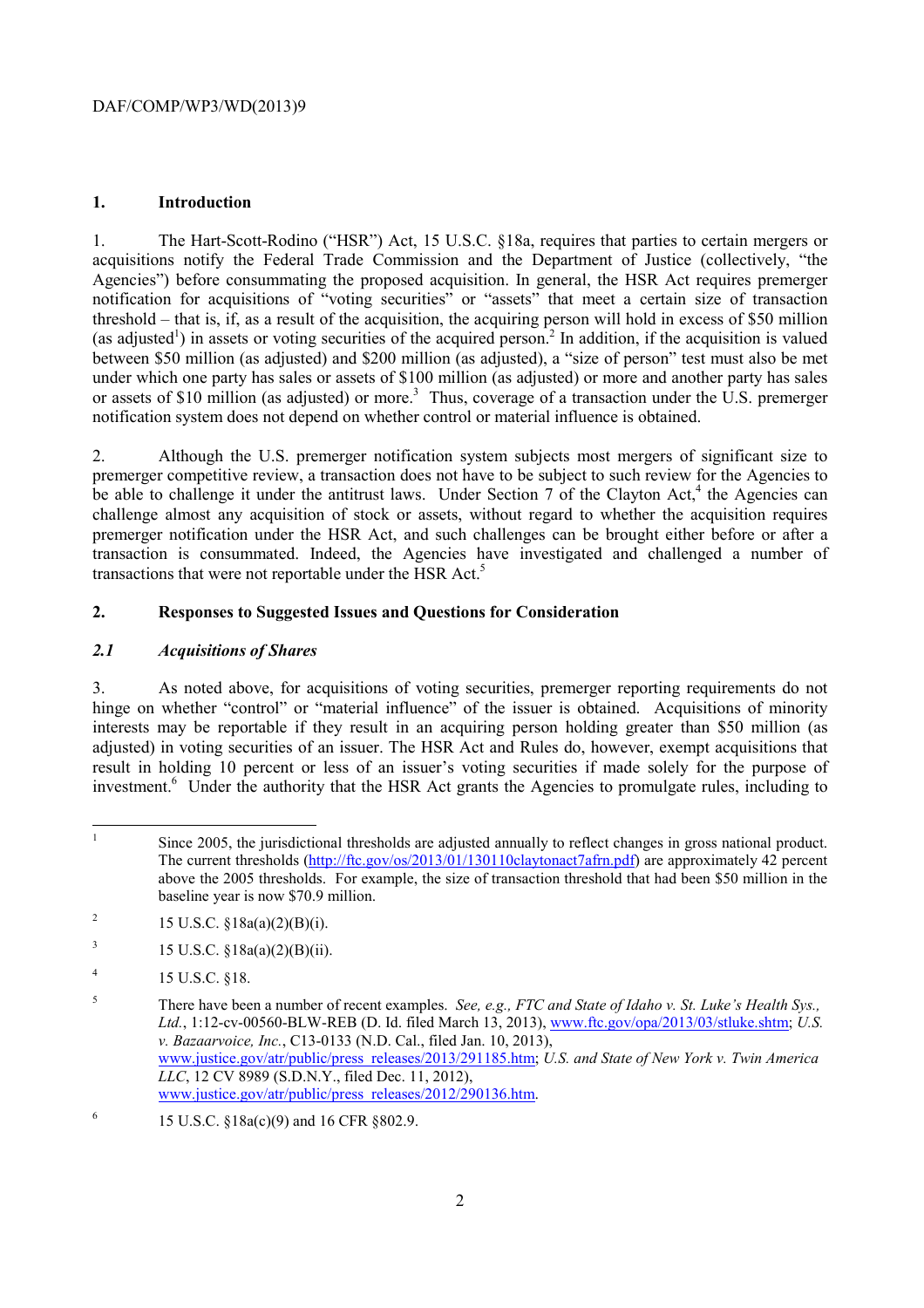'solely for the purpose of investment' if the person holding or acquiring such voting securities has no define terms used in the statute, the HSR Rules provide that "[v]oting securities are held or acquired intention of participating in the formulation, determination, or direction of the basic business decisions of the issuer."7

 exemption as defined and applied by the Agencies is too narrow, subjecting too many acquisitions of ten 4. Suggestions have from time to time been made to the Agencies that this "investment only" percent or less of an issuer's voting securities that are not likely to raise competitive issues to premerger reporting. As described below in response to question 4, the Agencies have the authority to exempt from premerger reporting classes of transactions that are not likely to violate the antitrust laws, and have, through rulemaking, created such exemptions for various classes of transactions.

5. Interlocking directorates are not acquisitions of voting securities or assets under the HSR Act and do not trigger any reporting requirements. Section 8 of the Clayton Act, as amended by the Antitrust Amendments Act of 1990, however, prohibits certain director and officer interlocks between competing business corporations.

# *2.2 Acquisitions of Assets*

6. In addition to acquisitions of securities, the HSR Act explicitly covers acquisitions of assets. The acquired assets may include an entire business unit, tangible assets that do not comprise an entire business unit and/or intangible assets such as patents or licenses.

Premerger Notification Office of the FTC,<sup>8</sup> and in some instances through rulemaking.<sup>9</sup> 7. Questions sometimes arise as to whether certain types of business arrangements involving assets (such as leases, management contracts, and exclusive licenses of intellectual property), constitute acquisitions of assets. Such questions are often resolved through informal interpretations rendered by the

8. Exemptions from premerger reporting, as described in response to question 4 below, have proved to be an important way of assuring that premerger reporting is not required for categories of asset acquisitions that are unlikely to raise significant antitrust issues. The HSR Act, for example, exempts acquisitions of goods or realty transferred in the ordinary course of business.<sup>10</sup> And the Agencies have used their authority to exempt other classes of transactions unlikely to violate the antitrust laws, including acquisitions of unproductive real property, office buildings and residential property, hotels and motels, and agricultural property. $11$ 

  $16$  C.F.R.  $$801.1(i)(1)$ .

 provide prompt informal advice concerning the potential reportability of a transaction. See <sup>8</sup> The Premerger Notification Office (PNO) answers thousands of inquiries each year and is prepared to http://ftc.gov/bc/hsr/staffphone.shtm. Many of the PNO's informal interpretations are available on its website at http://ftc.gov/bc/hsr/informal/index.shtm.

<sup>9</sup> An example of a recent rulemaking can be found at www.ftc.gov/opa/2012/08/hsr.shtm.

 $10$ 15 U.S.C. §18a(c)(1).

 $11$ See 16 C.F.R. §802.2.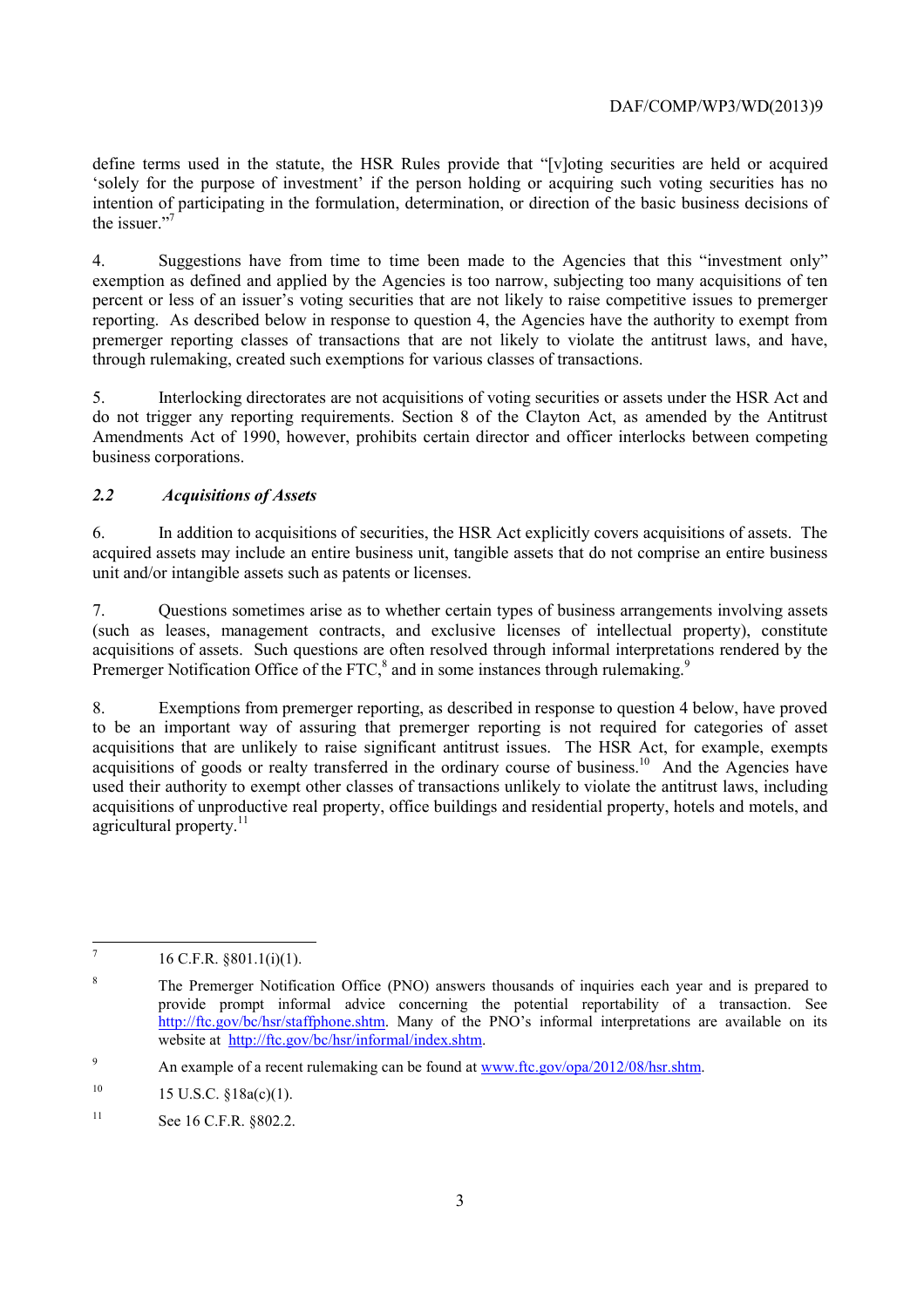## DAF/COMP/WP3/WD(2013)9

## *2.3 Joint Ventures*

9. Premerger reporting may be required for the formation of certain types of joint ventures. Section 801.40 of the HSR Rules provides specific rules regarding the formation of corporate joint ventures, treating such formations as acquisitions of voting securities of the venture by the venturers.<sup>1</sup>

must be reported. "Control" is defined in Section 801.1(b) of the HSR rules.<sup>14</sup> In the case of an entity that of the entity.<sup>15</sup> 10. Section 801.50 provides specific rules regarding formations of non-corporate joint ventures, such as partnerships and limited liability companies (LLCs).<sup>13</sup> Premerger reporting of the formation of noncorporate joint ventures is required only when one of the venturers will "control" the new entity – in which case, it is deemed to be acquiring the assets of the joint venture that it did not previously hold. Although change of control of an entity is generally not a prerequisite for reportability of a voting securities or asset transaction, it is a key factor in determining when an acquisition of an interest in an unincorporated entity has no voting securities (*e.g.*, a partnership or LLC), control means having the right to 50 percent or more of the profits of an entity, or having the right in the event of dissolution to 50 percent or more of the assets

11. The rules regarding acquisitions of interests in existing corporate and non-corporate joint ventures build on the concepts involved in determining reportability of joint venture formations in that the acquisition of an interest in a partnership or LLC is unreportable if it does not convey control of the entity.

 the meaning of the HSR Act. The Agencies treat joint ventures – whether corporate or non-corporate – as 12. Although there is some difference in the treatment of joint venture formations and acquisitions of joint venture interests depending on whether the venture is corporate or non-corporate in nature, those differences flow from the HSR Act's coverage of acquisitions of "voting securities" and "assets," and the Agencies have not deemed interests in partnerships or LLCs to be either voting securities or assets within consistently as possible, as reflected by the 2005 rulemaking involving noncorporate entities described in the answer to question 6 below.

# *2.4 Exemptions*

13. Exemptions from HSR play an important role in refining the parameters of the United States premerger notification program. Some of these exemptions are mandated by the HSR Act.<sup>16</sup> These statutory exemptions are based on either of two broad rationales: the transactions are of a category unlikely

 16 C.F.R. §801.40.

 $14$ 14 16 C.F.R. §801.1(b).

<sup>13 16</sup> C.F.R. §801.50.

<sup>15</sup>  securities of an issuer or having the contractual power presently to designate 50 percent or more of the directors of a corporation. The concept of control, while generally not relevant to the question of whether a of control. 16 C.F.R. §802.30. Examples of exempted transactions include an acquiring person who already 15 For corporate entities, control is defined as either holding 50 percent or more of the outstanding voting transaction is reportable under HSR, is relevant, in addition to reportability of non-corporate joint venture formations, to determining what entities are included in the acquiring and acquired persons when calculating whether the statutory size-of-person test is met. It also is relevant to determine whether the Section 802.30 exemption for intraperson transactions applies. (The "intraperson" exemption exempts acquisitions in which the acquiring person and at least one of the acquired persons are the same by reason holds 50 percent or more of the voting securities of an issuer acquiring the remaining shares, and the merger of, or the transfer of assets between, two subsidiaries controlled by the same parent.)

<sup>16</sup> See 15 U.S.C. §18a(c).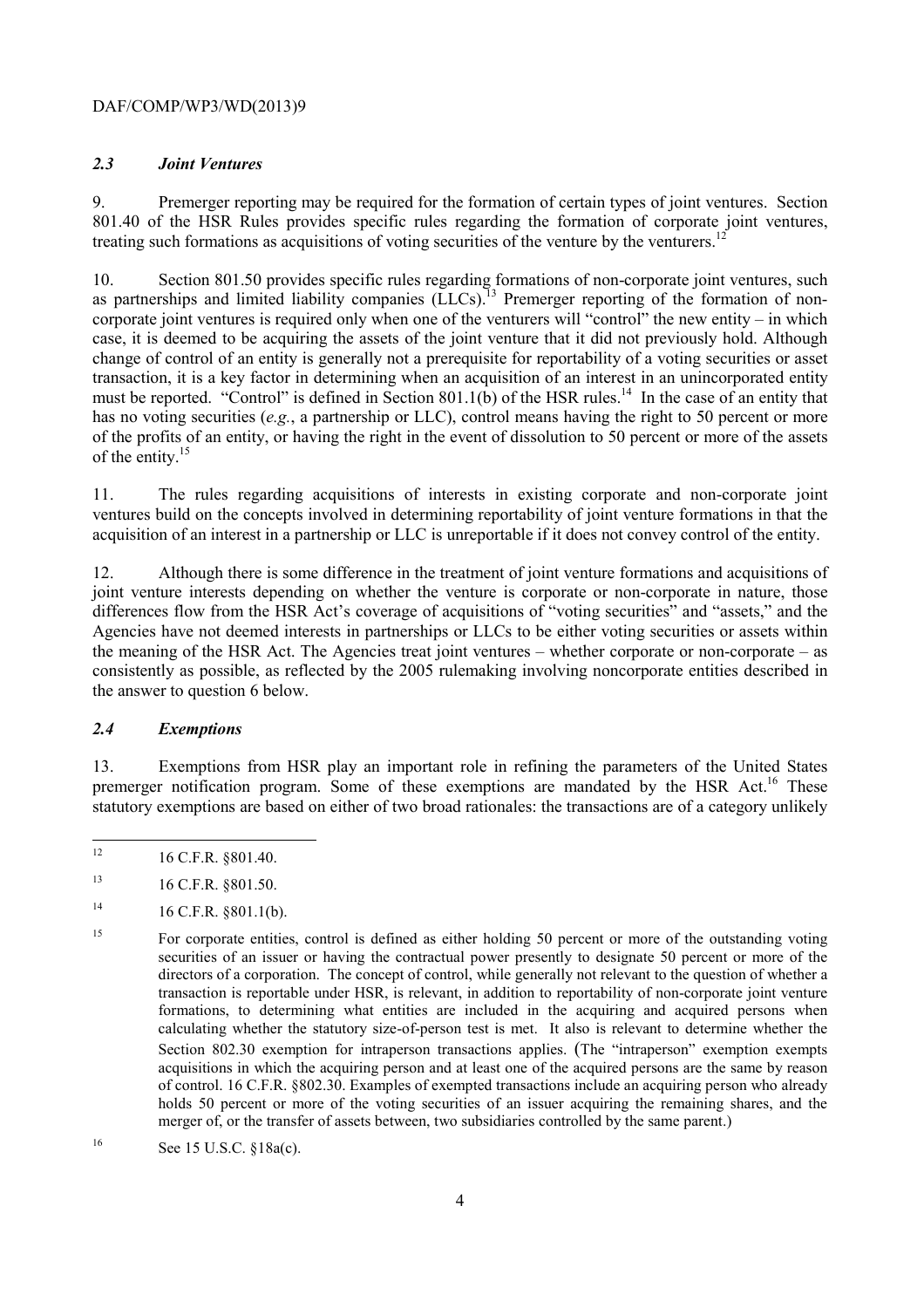to raise significant antitrust issues (*e.g.*, acquisitions of goods or realty in the ordinary course of business); or the transactions are subject to premerger competitive review by another federal agency (*e.g.*, bank mergers, which are reviewed by one of the bank regulatory agencies).

 transactions "which are not likely to violate the antitrust laws."17 The Agencies, with input from the 14. In addition to creating statutory exemptions from premerger reporting, Congress built additional flexibility into the premerger notification system for determining which transactions must be notified by granting the Agencies the rulemaking authority to exempt from premerger notification classes of public, have used this authority in several important areas.<sup>18</sup> For example, exemptions have been created through agency rulemaking for acquisitions of foreign voting securities or foreign assets that lack a sufficient nexus with U.S. commerce,<sup>19</sup> certain types of real property such as office and residential property, agricultural property and hotels,<sup>20</sup> and acquisitions of voting securities of issuers holding assets the acquisition of which would be exempt. $21$ 

### *2.5 Objective Criteria and "Gaming the System"*

15. The U.S. premerger notification program is based on clear and objective criteria and thresholds, enabling parties to determine whether the transaction they are planning requires premerger notification.

to comply shall be determined by applying the act and [the] rules to the substance of the transaction."<sup>22</sup> and have resulted in substantial civil penalties.<sup>23</sup> 16. "Gaming the system" by structuring transactions to avoid premerger reporting has not been a systemic or widespread problem in the United States. Parties recognize that even if their transaction does not require premerger reporting, it can still be subject to substantive antitrust challenge by the Agencies, and the Agencies recognize that transactions are often structured primarily for tax or other business reasons rather than to avoid premerger reporting. The HSR Rules address potential instances of gaming the system by providing that "[a]ny transaction(s) or other device(s) entered into or employed for the purpose of avoiding the obligation to comply with the requirement of the act shall be disregarded, and the obligation The Agencies can seek civil penalties for failures to make premerger filings, and a handful of such cases brought over the 35 years that the HSR system has been in place have been based on this avoidance rule

#### *2.6 Changes in the Merger Regime*

17. What constitutes a transaction requiring premerger reporting is largely dictated by the HSR statute – "assets" and "voting securities" are statutory terms, and a number of HSR exemptions are

- 20 See 16 CFR §802.2.
- <sup>21</sup> See 16 CFR §802.4.
- $22$ 16 CFR 801.90.

 $\overline{a}$ 17 15 U.S.C. §18a(d)(2)(B).

<sup>&</sup>lt;sup>18</sup> See generally 16 CFR Part 802.

 million (as adjusted) into the United States in the most recent fiscal year. For an acquisition of voting recent fiscal year; an additional requirement, if the acquiring person is foreign, is that a controlling interest <sup>19</sup> For the acquisition of foreign assets to be reportable, the assets must have generated sales of more than \$50 securities of a foreign issuer to be reportable, the issuer must have either \$50 million (as adjusted) in assets located in the United States or \$50 million (as adjusted) in sales in or into the United States in the most must be acquired in the issuer. See 16 CFR §§802.50-51.

<sup>23</sup> See, e.g., *U.S. v. Sara Lee Corp.*, 1996-1 Trade Cas. (CCH) ¶ 71,301 (D.D.C. 1996); *U.S. v. Honickman*, 1992-2 Trade Cas. (CCH) ¶ 70,018 (D.D.C. 1992).